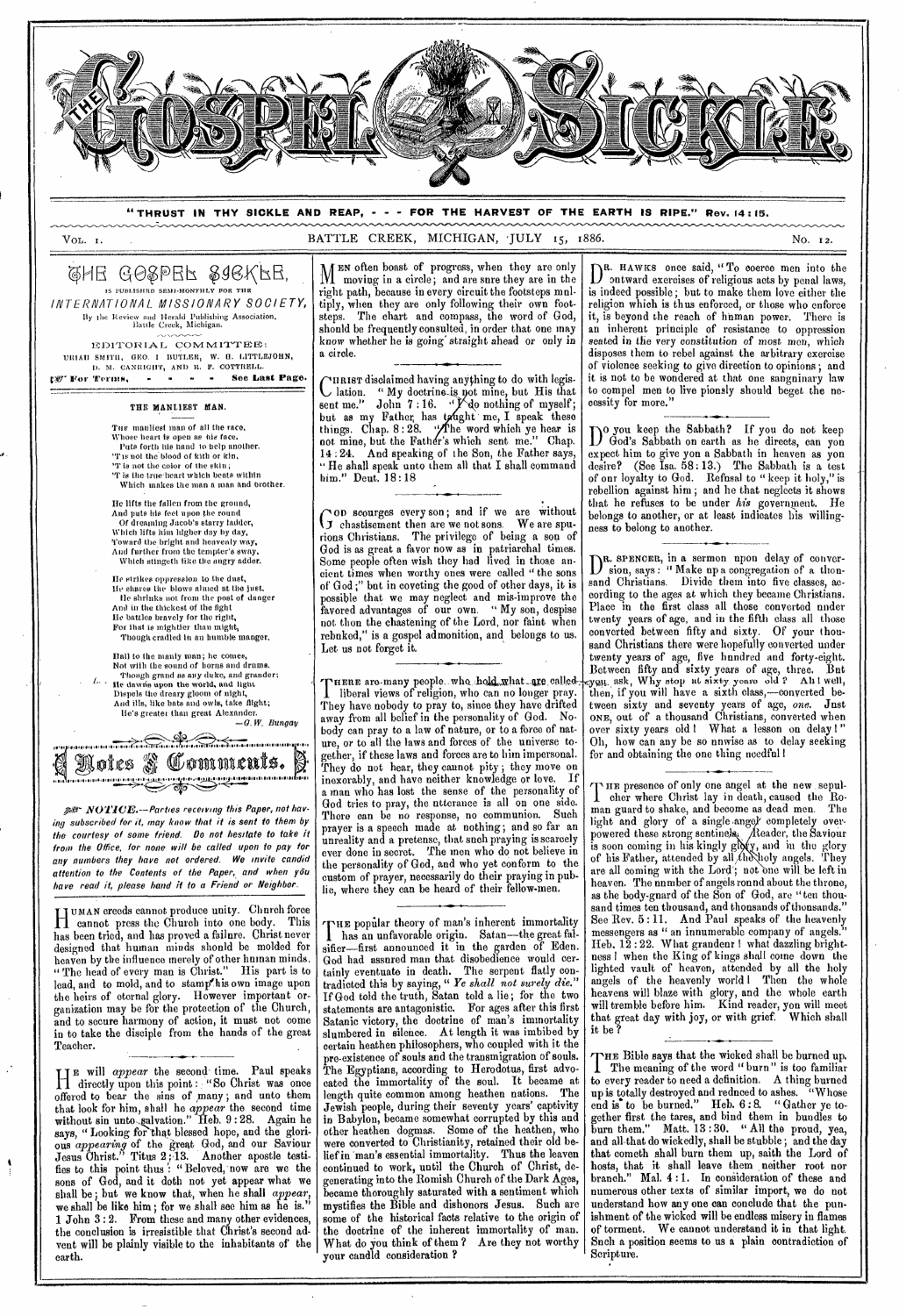# $90 \t\t THE GOSPEL SIGKLE.$   $(Var. 1.–No. 12.$



## THE SAINTS' INHERITANCE.-3.

#### BY J. N. LOUGHBOROUGH.

SPECIAL PROMISES RESPECTING THE EARTII. WE have, in the unfulfilled promises of God concerning our earth, conclusive evidence that there is to be a future inheritance. This evidence we will state in the form of a logical argument. The first premise is, God has made certain infallible promises respecting this earth ; The second, These promises have not yet been accomplished, and according to the description the Bible gives of the last days, they cannot meet their accon.plishinent this side the second advent of Christ. From these premises we must draw the following logical conclusion : Therefore, there is a future for this earth, beyond the second advent of Christ, when the saints of God shall possess it, and when these promises shall be fulfilled.

The first promise of this character, to which we will call attention, is that of the Lord to Moses: "But as truly as I live, all the earth shall be filled with the glory of the Lord." Num. 14 :21. There can be no doubt as to the certainty of the fulfillment of this promise; for the Lord has pledged<br>his own life for its accomplishment. The history of his own life for its accomplishment. the past presents no testimony that the earth has ever thus been filled with the Lord's glory. But, in every age since this prediction, violence, anarchy, and sin have reigned predominant. It seems in the days of the prophet Habakkuk, the Lord was still pointing his seers to that glorious time as yet future. We read, " For the earth *shall be* filled with the knowledge of the glory of the Lord, as the waters cover .the sea."  $\overline{H}$ ab. 2:14. To evade the conclusion that this refers to a perfect state, when "thy people shall be all righteous " (Isa. 60 : 21), some have suggested that " there are islands in the sea which are not covered by the waters, so there may be people, even in.this glorious time, that are still rebellious." To show that this cannot be the meaning of the prophet, we refer again to the first promise quoted above, "All the earth shall be filled with the glory of the Lord."

As these promises have not yet been fulfilled, so, also, we claim that they will not be fulfilled this side the second advent of Christ. Some have taught that all the world is to be converted and enjoy a thousand years of peace and quiet prior to Christ's second coming, and that during that thousand years these promises will be fulfilled. The testimony of Christ and that of St. Paul is against the view of any such world's conversion. First, we will notice the parable of our Lord concerning the tares of the field : " So the servants of the householder came and said unto him, Sir, didst not thou sow good seed in thy field? from whence then hath it tares? He said unto them, An enemy hath done this. The servants unto them, An enemy hath done this. said unto him, Wilt thou then that we go and gather them up? But he said, Nay ; lest while ye gather up the tares, ye root up also the wheat with them. Let both grow together until the harvest; them. Let both grow together until the harvest;<br>and in the time of harvest I will say to the reapers, Gather ye together first the tares, and bind them in bundles to burn them ; but gather the wheat into my barn." Matt. 18 : 27-30.

Now mark the Saviour's explanation of this parable : " He answered and said unto them, He that soweth the good seed is the Son of man ; the field is the world ; the good seed are the children of the kingdom ; but the tares are the children of the wicked one ; the enemy that sowed them is the devil; the harvest is the end of the world ; and the reapers are the angels. As therefore the tares are gathered and burned in the fire; so shall it be in the end of this world. The Son of man shall send forth his angels, and they shall gather out of his kingdom all things that offend, and them which do iniquity, and shall cast them into a furnace of fire; there shall be wailing and gnashing of teeth." Verses 37-42. From this we see that both righteous and wicked are to be together on earth until the end of the world. Then it is evident that the world will not be converted prior to the second advent.

St. Paul *says, "* This know also, that in the last days perilous times shall come. For men shall be lovers of their own selves, covetous, boasters, proud,

•

blasphemers, disobedient to parents, unthankful, unholy, without natural affection, trucebreakers, false accusers, incontinent, fierce, despisers of those that are good, traitors, heady, highminded, lovers of pleasures more than lovers of God ; having *a* form of godliness but denying the power thereof; from such  $\ti{turn away."}$  2  $\ti{Tim.}$  3 : 1-5.

It seems from St. Paul's description that a very degenerate mass of nominal professors (having a *form* of godliness) are to exist in that very time when it is claimed that the world will be converted and enjoy a millennium. There can be no days later than the last, so the "last days" must include the very last day before Christ's coming. The above, very last day before Christ's coming. The above, then, is a description of the state of things just before our Lord's return. In this same chapter St. Paul says of their course, "As Jannes and Jambres withstood Moses, so do these also resist the truth." Verse 8. It cannot be that "all the earth" is filled with the glory of the Lord while such a class are still upon it.

We quote again from this apostle: "Now the spirit speaketh expressly, that in the *latter times*  some shall depart from the faith, giving heed to seducing spirits and doctrines of devils." 1 Tim. 4 :1. The doctrines of devils will be taught by seducing spirits, and many will give heed to them. This we understand is already being accomplished in the teachings of modern Spiritualism. The state of things just described, and which we see so rapidly drawing on, does not look like the triumph of the gospel in the last days, or a binding of Satan before the second advent.

Says Dr. Priest, besides other advocates of a world'g conversion, "Christ is coming spiritually, Satan is to be bound, and a thousand years of millennium are to be enjoyed by God's people on earth prior to Christ's coming to the judgment." The word of God tells of no spiritual second coming of Christ. His testimony to his disciples, when giving them their commission to preach the gospel, was, " Go/ye therefore, and teach all nations, baptizing them in the name of the Father, and of the Son, and of the Holy Ghost; . . . and, lo, I am with you alway, even unto the end of the world." Matt. 28 :19, 20. He promises, in this testimony, that his Spirit shall abide with them, even as we read concerning the Comforter which he promised to send, "I will pray the Father, and he shall give you another Comforter, that he may abide with you forever." John 14 :16. It would be *folly* to talk of a spiritual second advent of Christ before the end of the world, unless it could first be shown that the above promises had failed, and his Spirit had left the world.

Our Lord's coming will be real. When he had given to the disciples their commission to preach the gospel, he ascended up before them literally and bodily into heaven. " And while they looked steadfastly toward heaven as he went up, behold two men stood by them in white apparel; which also said, Ye men of Galilee, why stand ye gazing up into heaven? This *same* Jesus which is taken up from you into heaven, shall so come in like manner as ye have seen him go into heaven." Acts 1 :10, 11. His coming will be as literal and visible as his ascension into heaven. There is, then, no grounds for the claim that the promise that " the earth shall be filled with the glory of the Lord," can be fulfilled this side the literal coming of our Lord from heaven. With reference to the promises of earthly glory thus far noticed, we have sustained our two premises, and now respect. ing them, draw the following logical conclusion : Therefore, there must be, beyond the second advent, a future state for this earth, when the "glory of God shall fill the earth as the waters cover the sea."

To any who still urge the idea of a millennium prior to Christ's coming, we would say, If you locate a millennium this side of his coming, it will be strongly infected with Romanism. We read in the book of Daniel respecting this " little horn," " I beheld, and the same horn made war with the saints, and prevailed against them; until the Ancient of days came, and judgment was given to the saints of the Most High; and the time came that the saints possessed the kingdom." Dan. 7 : 21, 22.

St. Paul, when speaking of the same time, and of the same power, calls it, "That man of sin, the son of perdition; who opposeth and exalteth himself above all that is called God, or that is worshiped." He further *says* of this same power, " Whom the Lord shall consume with the spirit of his mouth, and shall destroy with the brightness of his coming." 2 Thess. Dr. Adam Clarke says, "The general run of *Protestant* writers understand the whole of this as

referring to the *popes* and *church of Rome;* or of the whole system of the papacy."— *Clarke's com-ments on 2 Thess. 2.* 

If the power thus described is to continue till the echning of Christ, and continue to make war on God's saints, then there cannot surely be a state of millennial glory until after his coming. This doctrine of a world's conversion and a temporal millennium before our Lord's coming is of very modern date. The first man who proclaimed it to any extent was Daniel Whitby, who died A. D. 1726. Previous to this time, the almost universal sentiment was that the final inheritance of the new earth would be the fulfillment of the promises respecting the earth.

# SEEKING FOR IMMORTALITY.

## BY R. F. COTTRELL.

"To them who by patient continuance in well doing seek for glory and honor and immortality, eternal Rom.  $2:7$ . To the view that immortality is to be sought for, it is objected that immortality in' this text means moral incorruptibility; that the promise is to those who seek to be purified, and so obtain an incorruptible character. If this be admitted, what does the objector gain ? Do not those who seek for this as a consequence, obtain eternal life ? This eternal life pertains not to the present world, but to the world to come. " There is no man that bath left house, or parents, of brethren, or wife, or children, for the kingdom of God's sake, who shall not receive manifold more in this present time, and in the world to come life everlasting." Luke  $18$ : 29, 30. This text puts in contrast the " present time " and " the world to come ;" and it is in that world that eternal life shall be received and enjoyed, as the result of seeking for glory, honor, and immortality.

Those who would frighten us with Greek, will do well to bear in mind that in Greek, as in English, words have a variety of meanings according to their use; so that in most cases a disputed point can be no better settled in Greek than in English. Incorruptibility may be moral or physical. That incorruptibility and immortality which is to be put on at the coming of Christ and the last trump, evidently pertains to the body. Lt is "this corruptible" which is to put on incorruption, and " this mortal " which is to put on immortality. At that time it will be too late to change the moral character, putting on the polluted a robe of righteousness. The mental, and moral character must be changed during the present life, and, as the result, "this vile body," or body of humiliation, will be changed at the coming of the Lord, and fashioned like to his glorious body. Phil. 3 : 20, 21. By the grace of God our moral character must be renovated, changed, purified, in this life; then immortality will be put on at the coming of Christ and the resurrection of the just. Therefore it does not affect our argument whether immortality in Rom. 2 : 7 relates to moral or physical incorruptibility. Young, in his Analytical Concordance, defines *athanasia* by incorruptibility, and *aphthartos*  by deathlessness. Greenfield defines the latter, " Incorruptible, immortal, imperishable, undying, unending."

The Scriptures teach that man is mortal—under sentence of death,—and the gospel offers him life and immortality. Those who comply with the conditions, will put on immortality at the coming of Christ, and enjoy eternal life in the world to come. "For God so loved the world that he gave his only begotten Son, that whosoever believeth in him should not perish, but have everlasting life." This is plain, and in every way consistent, and it is vain to resist the evidence by any sophistry. Those, and those only, who, by patient continuance in well doing seek for immortality, will receive the gift of God, which is eternal life, through Jesus Christ our Lord. Rom. 6 : 23.

THERE are no times in life when opportunity, the chance to be and do, gathers so richly about the soul as when it has to suffer. Then everything depends on whether the man turns to the lower or higher influences. If he resorts to mere expedients and tricks, the opportunity is lost. Men have done the tricks, the opportunity is lost. best and worst, the noblest and the basest, things the world has seen, under the pressure of excessive pain. Everything depended upon whether they looked to the depths or the hills for help. The rule holds good in every crisis of life. How earnest should we be for heavenly guidance.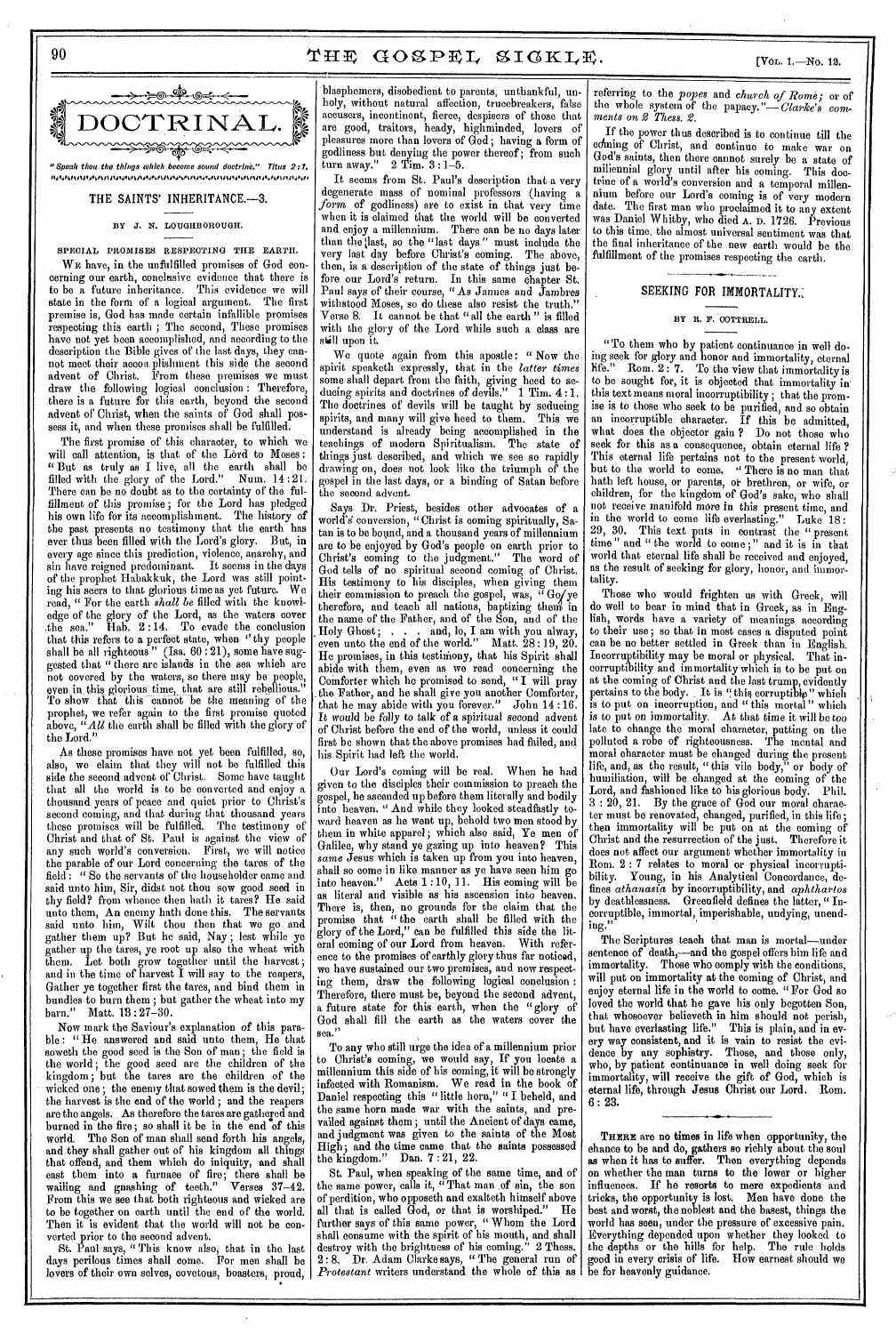## ISRAEL OF GOD.

## BY E. E. MARVIN.

"ISRAEL" is a name given to those who have *power* with God. Jacob first received this name. See Gen. 32 : 28. " Israel " must exclusively embrace those who have power with God. The power of God is the gospel of Christ unto every one that believeth, without regard to nationality. Rom. 1 : 16. The name *Israel,* in a temporal sense, was applied to the literal descendants of Jacob; but many Bible students do not have any clear conception of the jurisdiction of this oft-repeated appellation.

To illustrate the truth of this last statement, I will notice a circumstance in my own experience : Not long since, a fellow-laborer and myself were visiting a gentleman and his family, and as we introduced to them the present truth and the many promises made to the people of God, he said : " I have read .the Bible a great deal, and I have come to the conclusion that it was all written for the Jews ; for, it seems that all the promises that are recorded, in both the Old and the New Testaments, were made to Israel ; and it leaves nothing for us, we being Gentiles." The Bible to him had become like a borrowed will. There were many precious promises therein made, but *all to some one else.* As we explained to him from the *some one else.* As we explained to him from the some one case. As we capacities in beauty, con-<br>Bible who are the true Israel, he saw beauty, consistency, and harmony, and expressed his gratitude for the light received.

As we have already noticed, the name *Israel*  was not given to Jacob simply because it happened to strike the fancy of the angel, but the then existing circumstances were of such a nature as to call forth the expression "Israel." The angel beheld the prevailing importunity of the distressed but determined Jacob, and with admiration he gave utterance to what he plainly saw was due to Jacob- $\emph{prince, power, Israel.}$ 

The promises were made to Abraham and his seed (Gal. 3 : 16) ; and they have never yet received them in the sense in which they were made. Acts  $7:2-5$ ; also see Heb.  $11:8-16$ , where it is 'expressly taught that they did not even expect to receive it, *i.e.*, their inheritance, in this life; but they will receive it often the "better resurrection" they will receive it after the " better resurrection," spoken of in verse 35. " These all having obtained a good report through faith, received not the prom-(verse 39); they were to rest till God should visit the Gentiles " to take out of them a people for his name." Acts 15 : 14. They are all made perfect together (Heb. 11 : 40), and are "caught up *together*  $\ldots$  is to meet the Lord in the air." 1 Thess. 4 : 17. Through Christ we become heirs of the promises to Israel ; and if we be Christ's, then are *we* Abraham's seed, and heirs according to the promise. Gal. 3 : 29.

Says Christ, " If ye were Abraham's children, ye would do the works of Abraham." John 8 : 39. What was the work of Abraham, and why were the promises made to him and his seed more than to the outside world 1—" Because that Abraham obeyed my voice, and kept my charge, my com-<br>mandments, my statutes, and my laws." Gen. 26: mandments, my statutes, and my laws. 5. Did Abraham hear the gospel preached *?*—Yes. Gal. 3 : 8 ; see also verse 6. These verses show conclusively that Abraham believed God when he preached the gospel to him, and *it, i. e.,* his faith in Christ's righteousness, was accounted to him for his own righteousness. So, then, to be the children of Abraham, we must keep the law of God and have faith in Jesus.

In the New Testament dispensation, many persuade themselves that faith in Christ relieves them from obligation to the law of God. What was the new covenant to consist *of ?* Paul, quoting from Jeremiah in regard to the new covenant, says : " For this is the covenant that I will make with the house of Israel after those days, saith the Lord; I will put my laws into their mind, and write them in their hearts : and I will be to them a God, and they shall be to me a people." Heb. 8 : 10. Jesus says, "Out of the abundance of the heart the mouth speaketh." Then, if the law of God is written in our hearts, we will speak forth its praise and exaltation. Hence, those who rail against the law of God, and say they are delivered from obligation to obey it, give the best of evidence that they have not yet entered into covenant relation with God.'

Paul says, " He is not a Jew, which is one outwardly ; neither is that circumcision, which is

July 15, 1886.]  $\textbf{T} \boxplus \textbf{F}$   $\textbf{G} \textbf{O} \textbf{S} \textbf{P} \textbf{E} \textbf{L}$   $\textbf{S} \textbf{I} \textbf{G} \textbf{K} \textbf{L} \textbf{E}$ . 91

outward in the flesh ; but he is a Jew which is ono *inwardly ;* and circumcision is that of the heart, in the spirit and not in the letter." Rom. 2 : 28, 29. He adds, in 1 Con 7 : 19, " Circumcision is nothing, and uncircumcision is nothing, *[i. e.,* of the flesh] but the keeping of the commandments of God " (is something). Christian circumcision, then, is to bear the legitimate fruits of having the law written in our hearts ; viz., " the keeping of the commandments of God." "Hearken, my beloved brethren [and Antinomians too], Hath not God chosen the poor of this world, rich in faith, and heirs of the kingdom which he bath promised to them that love him ?" James  $2:5$ . Who is it that shall receive the promise?—Those who love God. What is the love of God 7—" For this is the love of God, that we keep his commandments: and his commandments are not grievous." 1 John 5 : 3. So, then, if we be Christ's, and keep the commandments of God, we shall be Israelites indeed, grafted into the old stock, the church of God and of Christ, and "heirs according to the prom-"And as many as walk according to this rule, peace be on them, and mercy, and upon the Israel of God." Gal. 6 : 16. Paul teaches in the sixth and seventh chapters of Romans, that the old man is slain by means of the law, and that in obedience to its precepts a new creature is developed.

Oh that men would comply with the conditions of the promise, and at last hear the voice of Jesus calling, " Come, ye blessed of my Father, inherit the kingdom prepared for you from the foundation of the world." The same home that God fitted up for Adam at the foundation of the world will then be theirs. Again they will have an invitation not only to inherit the kingdom, but more! " Blessed are they that *do* his commandments, that they may have right to the tree of life, and may enter in through the gates, into the city." Rev.  $22:14$ . That the fourth contmandment is included in this saying, is evident :  $\alpha$  If thou turn away thy foot from the Sabbath, from doing thy pleasure on my holy day ; and call the Sabbath a delight, the holy of the Lord, honorable ; and shalt honor him, not doing thine own ways, nor finding thine own pleasure, nor speaking thine own words : then shalt thou delight thyself in the Lord ; and I will cause thee to ride upon the high places of the earth, and feed thee with the heritage of Jacob thy father "  $(Isa. 58: 13, 14)$ ; "so shall your seed and your ame [Israel] remain. And it shall come to pass, that from one new moon to another, and from one Sabbath to another, shall all flesh come to worship before me, saith the Lord." Isa. 66 : 22, 23.

Israel, the Sabbath, the new heavens and the new earth, and God, before whom Israel worships, are *eternal contemporaries.* Reader, shall we be among the happy, white-robed worshipers ? We may if we do our whole duty. Eccl.  $12:13$ .

## WHY SO MUCH DOCTRINE?

#### BY H. F. PHELPS.

WHY preach so much about the second coming<br>of Christ? Why not preach more repentance and Why not preach more repentance and<br>alvation through Christ ? This objecfaith and salvation through Christ? tion is often met as we try to show the people the precious truths for our times. We might retort by asking, " Why teach for doctrines the commandments and traditions of men ?" The fact is, there can be no Bible, nor salvation, nor Christ, without Webster defines doctrine : "That which is taught ; what is held, put forth as true, and supported by a teacher, a school, or a sect ; a principle or position, or the body of principles in any branch of knowledge ; a theological tenet ; dogma. . . . Doctrine denotes whatever is recommended as a speculative truth to the belief of others."

We find by turning to the life of Christ, that he taught doctrine. The apostles did the same. Said Christ: "If any man will do his [God's] will, he shall know of the doctrine." How must we learn of the doctrine 7 To what source shall we go ; to the learned doctors of the law, or to Jesus himself ? to the traditions of men, or to the record of the life and teachings of Christ ? If I wished to examine the title to a piece of property, would I go to hear what the neighbors said about it 7—Not if I were wise ; I would go and search the records. Hence, as I wish to know what assertions have been made, what principles have been laid down, concerning the plan of salvation,

whether there is any hope beyond this vain world of sin, I shall not go to the doctors and theologians, but to the records. I will go to the inexhaustible fountain. They may have been there ; if so, there is still a way open, and if we both go to the same source, we shall agree ; our hope and faith will be one. So I turn to the blessed book. I find that the Scriptures everywhere testify of Christ ; his works testify of him; he testified of himself; the prophets of the old, and the apostles of the new, dispensation all agree. They preached faith and repentance, and that is, a repentance from dead They preached law and gospel : the law, to convince of sin ; the gospel, to save from sin. They preached salvation through Christ, and that salvation was looked for at the second coming of Christ. That salvation is to be brought about by faith and works upon the part of all who shall partake of it,—and those works are definitely defined,—and also by the resurrection from the dead, the change of the living righteous from mortality to immortality at the second coming of Christ ; and that coming is to be ushered in by some of the grandest events the world has ever witnessed. I find there was foretold a warning message to precede that day, and that that message was to be based upon the fulfillment of some of the most wonderful predictions of all the writers of the Bible. In fact, turn where I may, I find doctrine.

From Genesis, the first chapter and first verse, to the very last verse in the Bible, I find doctrine. Moses and the prophets, Christ and the apostles, all taught doctrine. I find I cannot preach Christ and faith and repentance from a Bible stand-point, without preaching doctrine. It will not answer to preach the doctrines of Plato, of Luther, of Calvin, or of any man, only so far as they agree with that blessed book. It will not do to quote the mere opinions of men. Tradition will not pass the mere opinions of men. Tradition will not pass at the bar of God. Said Paul, "Preach the word."

#### THE DECISIVE HOUR.

HERE is a striking and pertinent sentence from Emerson : " One of the illusions is that the present hour is not the critical, decisive hour. Write it on your heart that every day is the best day in the year. No man has learned anything rightly until he knows that every day is doomsday." The "Sage of Concord " is sometimes misty, but this utterance is sufficiently clear ; and it is a most pregnant truth that he speaks. The temptation is to think that some other hour is important, but that the present is only one of those commonplace hours of which, as we wrongfully fancy, life is made up. We are making character every day. We never know when the critical moment may be which shall settle the complexion of after life for ourselves or for those dear to us. The important thing, therefore, is to rightly estimate the value of *every* moment. The Scripture injunction is to "redeem the time," literally, to " buy up the opportunity." In the view of inspiration every moment is of great price, and is to be sought as the merchant eagerly seeks for pearls of price. This view makes all the difference between a proper and an unworthy view of life. He who rightly values each passing hour, he "who knows that every day is doomsday," is holding life at its noblest. Anything less than this is to empty life of something, perhaps of much, of its richness. It requires persistence, high principle, the worthiest ambitions, to live this rich life. But the expenditure is more than repaid here and now. Such a life—every day and hour spent as in the sight of God and for his glory—is the best preparation for eternal *life.—Illustrated Christian Weekly.* 

—"Speaking of Lot and his choice, in a prayermeeting recently, it was said that ho found the region about Sodom a good place to raise cattle, but a. very poor place in which to bring up children. How many Christian people are making some such choice as Lot made, and finding what he found, after it is too late, that it would have been better to gain less of earthly goods, and have more of those influences and helps which enrich the mind and chasten the spirit."

 $\downarrow$ Io.

THE best part of one's life is the performance of his daily duties. All higher motives, ideals, conceptions, sentiments, in a man are of no account if they do not come down and strengthen him for the better discharge of the duties which devolve upon him in the ordinary affairs of life.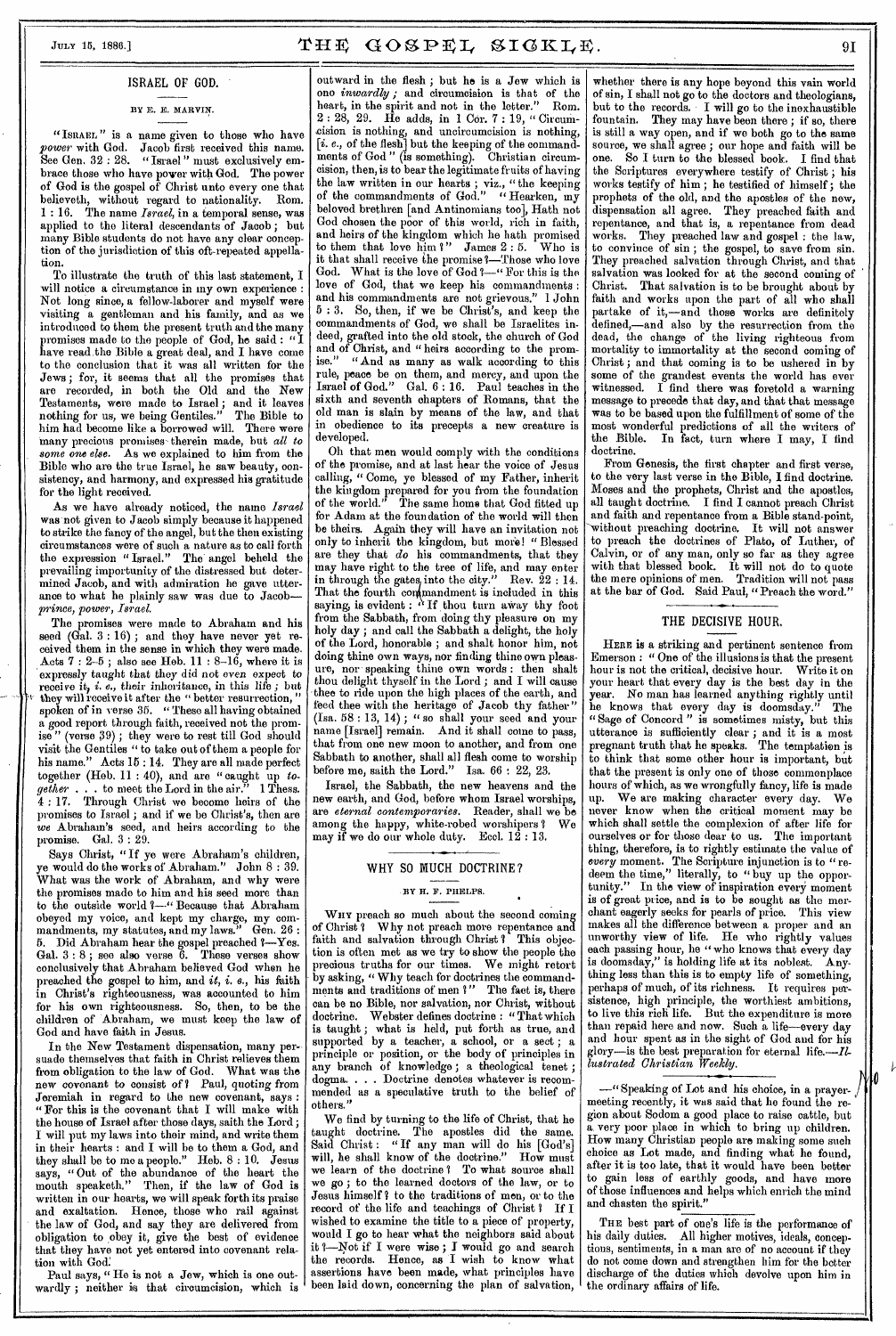# 92  $THF GOSPEL SIGKLE$ . [VOL. 1.-No. 12.



THE NEW COVENANT

THE SABBATH A PART OF IT

WHAT did Jesus say about the Sabbath ? Did he tell his followers to keep a new Sabbath? There is not an intimation of it. Did he say anything of the Sabbath ?- Oh, Yes, indeed. In the first place he kept it himself ; but he did disregard the foolish traditions which the Jews had added to the Sabbath, so the Jews accused him of breaking the Sabbath. They also said he had a devil, was a glutton and a blasphemer, etc. Some people now want to destroy God's holy Sabbath, and accuse Christ of breaking it, the very accusation that the Pharisees made against him. Why do they not go the whole figure and indorse all that they said ; namely, that he had a devil, was a glutton, winebibber, etc. ? Now notice what Christ did teach about the Sabbath :—

" And he said unto them, The Sabbath was made for man, and not man for the Sabbath ; therefore the Son of man is Lord also of the Sabbath." Mark. 2 : 27, 28. Does this intimate that the Sabbath was to be sot aside ?- Not in the least. He says that it was made for man, hence it should be a blessing to him. He claims it for his own day by saying that he was the Lord of it. Again, in Matt. 12 : 1-12, when they had accused him of breaking the Sabbath, what did he do ? Did he say that the Sabbath was abolished and was no more to be regarded, the same as he said in regard to divorce and other things instituted by Moses? —Oh, no ; he justified what the disciples had done by several instances in the Old Testament, where even the Pharisees had to acknowledge that holy men had done more than to pluck a few ears of cern, and yet did not break the Sabbath. Then he added, " Wherefore it is lawful to do well upon the Sabbath days." Thus he directly recognizes the Sabbath as still existing under the gospel, and indorses the law as still binding. I see no way that this conclusion can be avoided. Resee no way that this conclusion can be avoided. member all the time, that we are now in the gospel, and under the now covenant, and that all of Christ's teachings relate to the gospel and not to the Jewish age. So when he foretold the destruction of Jerusalem, which did not occur for forty years after the resurrection, he said, "But pray ye that your flight be not in the winter, neither on the Sabbath day." Matt. 24 : 20. This most emphatically teaches that just as sure as the winter would continue to exist under the gospel age, so would the Sabbath. This conclusion is inevitable.

After Christ had thus for three years and a half had his apostles with him, and had clearly laid before them, by his teachings, and his own life, all the principles of the gospel, or new covenant, he then gathered them together on the night before his death, and there, in the most solemn manner, he formally established with them the new covenant. He had come from God to speak God's word to them. The twelve apostles, representing Israel, was the other party, Christ was the mediator. " And he took bread, and gave thanks, and brake it, and gave unto them, saying, This is my body which is given for you ; this do in remembrance of me. Likewise also the cup after supper, saying, This cup is the now testament in my blood, which is shed for you." Luke 22 : 19, 20. Here he tells them that this broken bread represents his broken body and that the wine represents his blood of the new covenant which was shed for them. The apostles on their part, by accepting him as their Saviour, thereby accepted the new covenant terms. On the next day Jesus Christ went out and shed his blood, and thus sealed up and ratified the new covenant, for so Paul expressly declares : " And for this cause he is the mediator of the new testament, that by means of death, for the redemption of the transgressions that were under the first testament, they which are called might receive the promise of eternal inheritance. For where a tes-

tament is, there must also of necessity be the death of the testator. For a testament is of force after men are dead ; otherwise it is of no strength at all while the testator liveth." Heb. 9 : 15-17. Paul here refers to a principle which every one knows to be true, namely, ' that when a testament, or will, is made, and the one who made that will dies, then that will is sealed up and is unalterable. So Christ by his death ratified the new covenant. Paul says of this, " Brethren, I speak after the manner of men ; though it be but a man's covenant, yet if it be confirmed, no man disannulleth, or addeth thereto."

Here is another fact, that after a will is thus confirmed by the death of the testator, it cannot be changed in the slightest particular. You cannot put in anything nor take out anything. It must stand, every letter just as it was when the testator died. So, then, we have this fact, that nothing can be put into the new covenant and nothing can be taken out of it after Christ expired on the cross. But where does Sunday come in ? No one claims it before this time, hence the only conclusion is that Sunday-keeping cannot possibly be a part of the new covenant. Nor can any new law for the Christian Church be given after this, and there certainly was none given before. D. N. C.

# SPLENDID HOBBIES.

How often is it the case, when an unwelcome truth is brought to bear upon the consciences of men, and the lines of argument are slowly forming themselves into a demonstration from which there is no escape, and the arrows of conviction are beginning to reach the heart,-how often under such circumstances the attempt is made to dismiss the subject and stifle all impulse to obey, by exclaiming, " Oh ! that's your hobby ; you are making a hobby of that ; its just a hobby," etc., and so, ringing the changes on "hobby," as if anything that is a hobby must be essentially erroneous and evil, they try to think no more of the matter.

But suppose it is a hobby ? Is a matter to be condemned merely because some one makes it a "favorite and ever-recurring theme of discourse, thought, or effort," as "hobby" is defined to mean ? The question is, Is it truth, and important ? If it is, then the world should be suffered to have no rest on it, till it is received. *"First* pure, then *peaceable,"* says the apostle.

Where would have been the world's advancement to-day, if no one had ever had any hobby ? Noah had a hobby upon which he swam out of the waters of the flood. Lot was suddenly struck with a hobby; but it bore him well away from burning Sodom.<br>The disciples and apostles had their hobby. The The disciples and apostles had their hobby. reformers had a hobby. And no one has ever ridden over the stagnant errors and prejudices of his time, to lead the world up to a new plane and higher life, without having his pathway echo with the cry of " hobby " from those who were indifferent or hostile to the work of reform.

We confess that we have "favorite and ever-recurring themes of discourse, thought, and effort." The great questions of the Sanctuary, the Messages, the Law, the Sabbath, the Second Advent, the Answer to Satan's Great Lie, by which he deceived our first parents, and kindred themes which S. D. Adventists have in hand, are living and stirring truths. The world may call them hobbies if they will ; they must have a hearing for all that. They are questions that will not down. These hobbies have been mounted by skillful riders, who are bound to keep them in lively motion till they ride right over the ramparts of indifference and opposition, into the very citadels of error ! Get up ! U. s.

# THE UNCANDID CROWD.

Ix the *Bible Banner* of May 27, 1886, 0. R. L. Crozier expresses the opinion that any man who examines the subject of the Sabbath candidly will refuse to believe it.

Now here is a mystery. Of the some 30,000 who are now keeping the seventh day as the Sabbath, the greater part were a few years ago keeping the first day of the week. Their attention was called to the subject, and the arguments presented wrought conviction in their minds. The prospect of a change presented only self-denial, sundering of former ties, inconvenience, and oftentimes no small sacrifice. Yet these difficulties have been cheerfully met that they might have the approval of their own con-

sciences in their efforts to obey God. Before taking the step, these persons examined the subject most earnestly and prayerfully, with much before them at stake. But according to Mr.  $C$ , they did not ex-But, according to Mr. C., they did not examine the subject "candidly." Is not this very strange ? We can easily conceive how a person might be uncandid in the interest of his former views, or of his own interests, ease, or pleasure. But who ever heard of persons' being uncandid for the sake of taking up new burdens, new crosses, and going against their own self-interests every way ? Yet scores are doing this very thing, if his estimate of the matter is correct. What will he do to save these crowds from being so uncandid to their own inconvenience ? U. S.

# THE WORK IN AUSTRALIA.

THE cause is still onward in this country. Since our last report, the membership of the Melbourne church has increased to ninety-five, and there are enough others observing the Sabbath, and who will soon unite with us, to make our number more than one hundred. What seems especially encouraging, the interest to hear on the truth does not abate. Although the wet season has caused us to house our tent, we hold frequent meetings among the people. The friends of truth secured the town hall of Prahran for last Sunday evening, May 16, and invited me to speak to them. We had a large and attentive audience. We had a large and attentive audience, and an appointment was given out for next Sunday evening. During the week, we hold prayer and During the week, we hold prayer and Bible-reading meetings as the way opens. These are always well attended, and much interest is manifested in them.

One of our brethren who embraced the truth in the early part of the summer, has opened meetings in Cheltenham, a place about twelve miles from Melbourne. The residents there are market-gardeners, and have small places of from ten to forty acres ; and although the place appears much scattered, yet a comparatively large congregation assembles at Bro. Sheppard's meetings. He has now started to give his entire time to the work; and we cannot but feel anxious that he may make a success, for we greatly need help. The Lord is undoubtedly working in be-The Lord is undoubtedly working in behalf of his cause in this country, and we look for him to raise up still others who may become helpers in this great closing work for the world.

Bro. Israel has been holding meetings for a few weeks in Ballarat, and he reports eighteen or twenty very much interested. He thinks that most of them, if not all, will obey the truth, To give an idea of the interest they have to hear it, we will state that the celebrated George Muller, of Bristol, England, whom thousands are flocking to hear, was to speak there one evening, and they told Bro Israel that if he would hold a Bible reading that evening they would attend it in preference to hearing Mr. Muller.

Calls come in for labor from different directions. Repeated invitations have been given for us to hold meetings in the city of Collingwood, another suburb of Melbourne. It seems that everybody is getting stirred over the Sabbath question. Even the Berean societies of the different churches are discussing it for one of their prominent questions. Only last Friday evening, May 14, I was invited to attend one of these discussions in the Presbyterian church of South Melbourne. There I had an opportunity to present to those present our views on this point. I am invited to attend another such meeting in the Independent church in Prahran this evening, May 17. What the result of these occasions will be, no one can tell ; but one thing is certain : it shows the condition of the people's pulse on this question.

On the other hand, there are those who seem much troubled over what the Lord is doing, and say hard things of the instruments he uses in the work. Every device that can be thought of is being employed by some to break the influence the truth is having upon minds ; but the more they say against us and the cause, the more eager people become to hear for themselves. Some who were formerly very bitter enemies toward us on account of what they had heard from others, are now friendly, and willing to investigate for themselves. One case is that of a doctor of large practice. For a time he was very much incensed at us ; but he finally sent for me to call on him at his residence, which I did, and, passed an enjoyable evening talking the truth, which he seemed receive without hesitation. I have strong hope that he will ere long identify himself with the work of the third angel's message.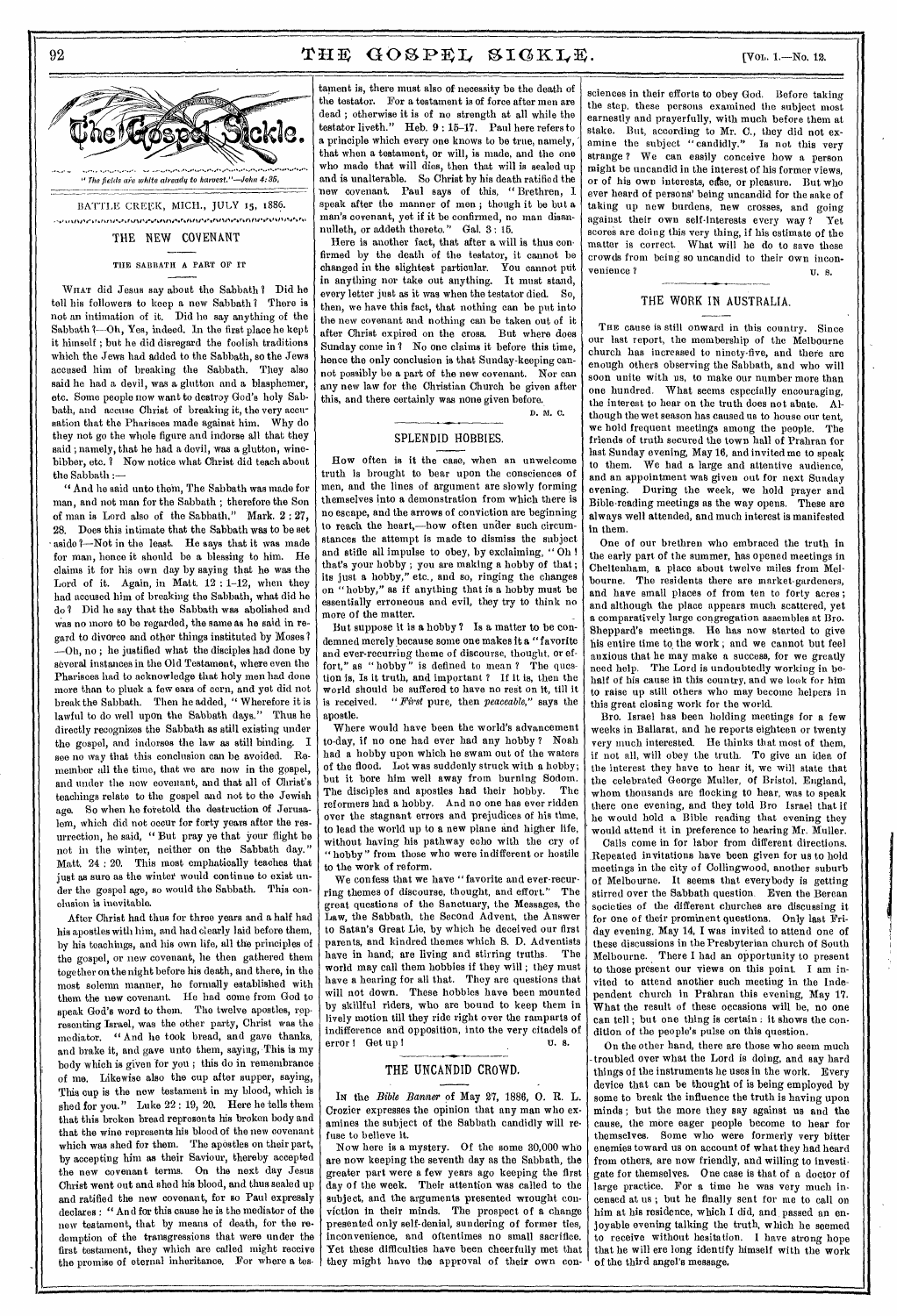# $J_{\text{ULY}}$  15, 1886.]  $\text{THE}$   $\text{GOSEEL}$   $\text{SIGKL}$ . 93

The *Bible Echo* is being well received, and is pronounced an excellent paper at the various reading rooms in which it is placed. One man wrote, saying that he had seen a copy in the reading room of his place, and that he wanted to subscribe for it. He was very particular to say that he wauted back numbers, beginning with the first issue of the paper. The paper is evidently doing a good work ; one that the enemies of the truth deeply lament, and one which they would gladly stop if they could.

Our publications are in good demand here. The canvassers and colporters are all encouraged in their work. Since we landed in the colony, Bro. Arnold has taken nine hundred orders for "Thoughts on Daniel and the Revelation." Without doubt the number will increase to one thousand by the time our first year here expires. The canvass for "Great Controversy, Vol. IV.," is very encouraging, and we hope ere long to have more in the field engaged in this branch of the work.

A very encouraging state of affairs continues in New Zealand, where Bro. Haskell planted the truth when there. They are using a large lot of publications in their missionary work, and find many readers for the *Bible Echo.* There has never been a time when every part of the great harvest field seemed so ripe for the sickle as now. But where are the men and means for the work ? Those who now withhold their substance to the hindrance of gathering the • harvest, will soon have cause to regret it. The work is now destined to move onward with a mighty sweep, and soon it will be over, and the sheaves will all be gathered into the garner. If men to whom God has given means or talent now refuse to act in the capac. ity that he evidently designs they should, their exalted privilege of laboring in behalf of their fellow-men will soou be taken from them and given to others who will be raised up for that purpose. God's work must move, and he will not suffer it to be long hindered by dilatory ones who love his cause in tongue, but not in deed. May we all arouse to a sense of our obligations in this solemn time, and buckle on the armor to do service for the truth until the Master comes. J. O. CORLISS.

## ANOTHER SIGN OF THE END.

#### PREPARATION FOR WAR.

IT is remarkable that the word of God has foretold very distinctly that in the last days people would be doing two apparently opposite things. They would be proclaiming peace and safety on the one hand, and mightily preparing for war on the other hand. It is a fact that these two signs are significantly being fulfilled in our own generation as they never were before. On the one hand we have men everywhere talking of peace, of the cessation of war, of difficulties to be settled by arbitration, peace congresses, peace commissions, etc., ministers preaching it, politicians talking about it, editors publishing it, till many believe in it, This is just what Paul said they would do : " For yourselves know perfectly that the day of the Lord so cometh as a thief in the night. For when they shall say peace and safety ; then sudden destruction cometh upon them." 1 Thess. 5 : 2, 3.

It will be noticed that they will be saying "peace and safety" at the very time that the Lord is about to come. Let the read r remember that this talk of peace is a late idea ; it is only within the past few years that it has become the popular idea. Now, on the other hand, the Bible expressly teaches that just before the day of the Lord, there will be extensive and wonderful preparations for war. "Proclaim ye this among the Gentiles ; Prepare war; wake up the mighty men, let all the men of war draw near ; let them come up : Beat your plowshares into swords, and your pruninghooks into spears : let the weak say, I am strong. Put ye in the sickle, for the harvest is ripe ; come, get you down ; for the press is full, the fats overflow ; for their wickedness is great. Multitudes, multitudes in the valley of decision ; for the day of the Lord is near in the valley of decision, The sun and the moon shall be darkened, and the stars shall withdraw their shining. The Lord also shall roar out of Zion." Joel 3 : 9, 10, 13-16. Here we see that just before the Lord's voice is heard from heaven, when the day of the Lord is near, when the Lord is about to thrust in his sickle, and when the signs of the last days are seen, then it is said, " Prepare war, wake up the mighty men," "beat your plowshares into swords, and your pruninghooks into spears." This points out a great and extensive preparation for war. In Rev.

11 : 18, in connection with the Judgment, it is shown that the nations will be in a state of anger and war. "And the nations were angry, and thy wrath is come, and the time of the dead, that they should be judged," etc. Just at the time of the Judgment the nations, instead of being at peace, are in a state of anger. Again the prophet says, of the time just before Christ appears, "For they are the spirits of devils, working miracles, which go forth unto the kings of the earth and of the whole world, to gather them to the battle of that great day of God Almighty. Behold, I come as Rev.  $16 : 14$ ,  $15$ . By this it will be seen that the kings of the earth are to be preparing for the battle of the great day of God Almighty, just before Christ comes.

It is simply astonishing to consider the wonderful preparations for war that have been made in this generation. All that has ever been done in that line by the human race before; sinks into insignificance compared to it. Such deadly weapons of warfare, such terrible engines of destruction, such powerful ships of war, such impregnable defenses, such untold millions invested in implements of war, such millions drilled for warfare, the world has *never* dreamed of before. The art of warfare has been perfected to such a degree now, that one of our war vessels to-day could readily sink all the navies of the world as they existed a hundred years ago. A regiment of men, with our Gatling guns of to-day, and our improved cannon, could have withstood the armies of the world as they were equipped a hundred years ago. Read a few declarations from the press, and try to take in the wonderful statements which they make. The New York *Tribune* says

#### "HOW THE EUROPEAN POWERS IN TIME OF PEACE ARE PREPARING FOR WAR."

"While the necessity for peace is upon all lips, and the benefits of international amity are forcibly contrasted by the European press with all the bale, the plague, the evils, that follow in the train of war, yet, at the same time, the governments continue to arm, and with feverish haste are endeavoring to swell their armies to the most formidable war footing. All branches of military administration are equally stimulated ; armaments are perfected as well as assembled to an enormous extent ; ways of communication are extended and ramified ; new methods of conscription or obligatory service are digested so as to draw forth the utmost available effective strength of the country, while over all these measures, that speak so clearly of war, there is thrown so slight a vail that no one should fail to see the ultimate result."

#### "ARMAGEDDON" AT HAND.

The San Francisco *Chronicle,* of Jan. 30, 1875, thus comments on the warlike aspect of the world at that time :—

" A careful survey of the existing European situa-tion seems almost sufficient to justify a belief in the prediction of the enthusiasts who declare that the true interpretation of John's apocalyptic vision shows that ' the battle of the great day of God Almighty at Armageddon' is actually at hand. All Europe is at present one vast camp, The nations are arming from the British Channel to the Ural Mountains ; from the British Channel to the Ural Mountains; from the Mediterranean to the Baltic, as if with a prophetic understanding that a terrible and portentous crisis is at hand. The nations are becoming armies ; the general masses are being turned into soldiers, The arsenals are busy shaping more deadly weapons of destruction than were ever before known. The foundries are casting colossal cannon, compared with which those heretofore used in warfare are but children's toys."

The annual amount paid for war for the world is \$2,600,000,000, while only \$5,000,000 is paid for Christian missions ! This puts an awful burden on labor, forcing it to pay \$50,000,000 per week before its own wants are begun to be provided for. The aggre-gate war debt of the world is \$23,000,000,000. Eighty-three per cent of the income of Great Britain goes for war purposes."

• The North British *Daily Mail,* of April 1, 1886, says : " The horizon is black with war clouds." The same paper, of April 5, 1886, also says : "Europe is now an armed camp, with over 20 millions of men in arms, and upon whom are expended not far short of 200 millions sterling annually. When the match is applied to this heap of combustibles, who will venture

to say where the conflagration will end ?"<br>"A vivid notion of the march of the science of war " A vivid notion of the march of the science of war since the rebellion, may be gained by the statement recently made, that five regiments, properly intrenched, and armed with Gatling guns and other atrocities of fire-arms, would now be able to keep back the whole Union army as weaponed in 1864. In the navy, as is more generally known, the scientific advance in attack and defense has been more remarkable still."— *Springfield Republican.* 

Reader, is not this the thing foretold in the word of God, that in the last days the nations should be preparing for war as never before  $l$  Let no one, then, dream of a time of peace just before us. It never will be. The day of God, with all its horrors, is the next event to come. event to come.

## COURAGE FOR THE TRUTH.

IF one really wants to know the truth of history about the Sabbath, as well as about some other Bible subjects, we advise him to read historians of uou-sectarian bias But if he wishes to sink deeper and deeper into darkness, assumption, contradictions, and lies, let him consult only certain orthodox writers, men, who, looking more than seven ways for divine authority for Sunday, never find it, and yet write on, glibly, and with an air of confidence, as though this sort of treatment ought to satisfy honest inquiry! We wonder not that a novelist, in writing of Mill Yard chapel, asked, •' Why do n't the Bishops look into this question?"—meaning the Sabbath,—it being so evident to any one who gives it serious thought. A precious *morceau* is the following note in Captain Richard F. Burton's recently translated "Arabian Nights" (privately printed) The note is made upon the following passage in the Arabian story : "As it was Sabbath I found the dyer's shop locked." The note itself is as follows :—

"The Arab Sabt from Sabata, (he kept Sabt) and the Heb. ' Sabbath ' both mean Saturn's day, Saturday, transferred by some unknown process throughout Christendom to Sunday. The change is one of the most curious in the history of religions. If there be a single command stronger than all others, it is ' Keep the Saturday holy.' It was so kept by the Founder of Christianity ; the order was never abrogated, and yet most Christians are not aware that Sabbath or 'Sawbath,' means Saturn's day, the 'Shiyar ' of the older Arabs. And to complete its degradation ' Sabbath' in French and in German means a *eriaillerie,* a 'row,' a disorder, an abominable festival of Hexen (witches). This monstrous absurdity can be explained only by aberrations of sectarian zeal, and of party spirit in religion."—Vol. *II., page*  305.

Who can wonder that men, like this great traveler, knowing these things, occasionally speak out? The wonder is that those who are on the watch-towers will not open their lips. The charge made in the foregoing note is in effect that professed Christians have heaped every possible indignity upon the fourth commaudment. "Aberrations of sectariau zeal." in-" Aberrations of sectarian zeal." indeed I " Let us have nothing to do with that odious brood, the Jews," said Constantine. But this was only a blind in order to preserve the popularity of the sun-worship day. "The old Paganism," says a writer in the *Silver Morn, "was* transformed and lived under a new name, so that the Christianity of Constantine (it has been said) was but baptized paganism;" and Sunday in the place of the Sabbath was the important part of this " baptized paganism," which has been made to lift its arrogant head to terrify into submission everybody in all time. Free inquiry, however, is sure to expose the "monstrous absurdity," and bring about a reaction in favor of a return to God's own appointed day. Let us all have the courage of our convictions, and speak the whole truth in the love of it.—Sabbath Memorial.

## GOD'S STANDARD.

IF it be true that every man has his opinion of himself, it is equally true that God has his opinion of every mau. These opinious are very likely to differ. That is because we use different measures of value from God. Our scales are different. We put down our moral weight as so much, while God puts it down perhaps as not one-tenth as much, perhaps as absolutely nothing. One of the most important things a man can do is to have his scales adjusted and corrected so as to agree with the scales he will at last be weighed by. God's word gives us the standard. By that we can figure our weight. It has been said that we are each three men-what we see ourselves to be, what our neighbors see us to be, and<br>what God sees us to be. The three will coincide by The three will coincide by and by, and the time when that will happen is called God's Judgment day *"—Independent.* 

Then "let us hear the conclusion of the whole matter : Fear God and keep his commandments ; for this is the whole duty of man. For God shall bring every work into Judgmeut, with every secret thing,<br>whether it be good, or whether it be evil." Eccl. 12: whether it be good, or whether it be evil." 13, 14.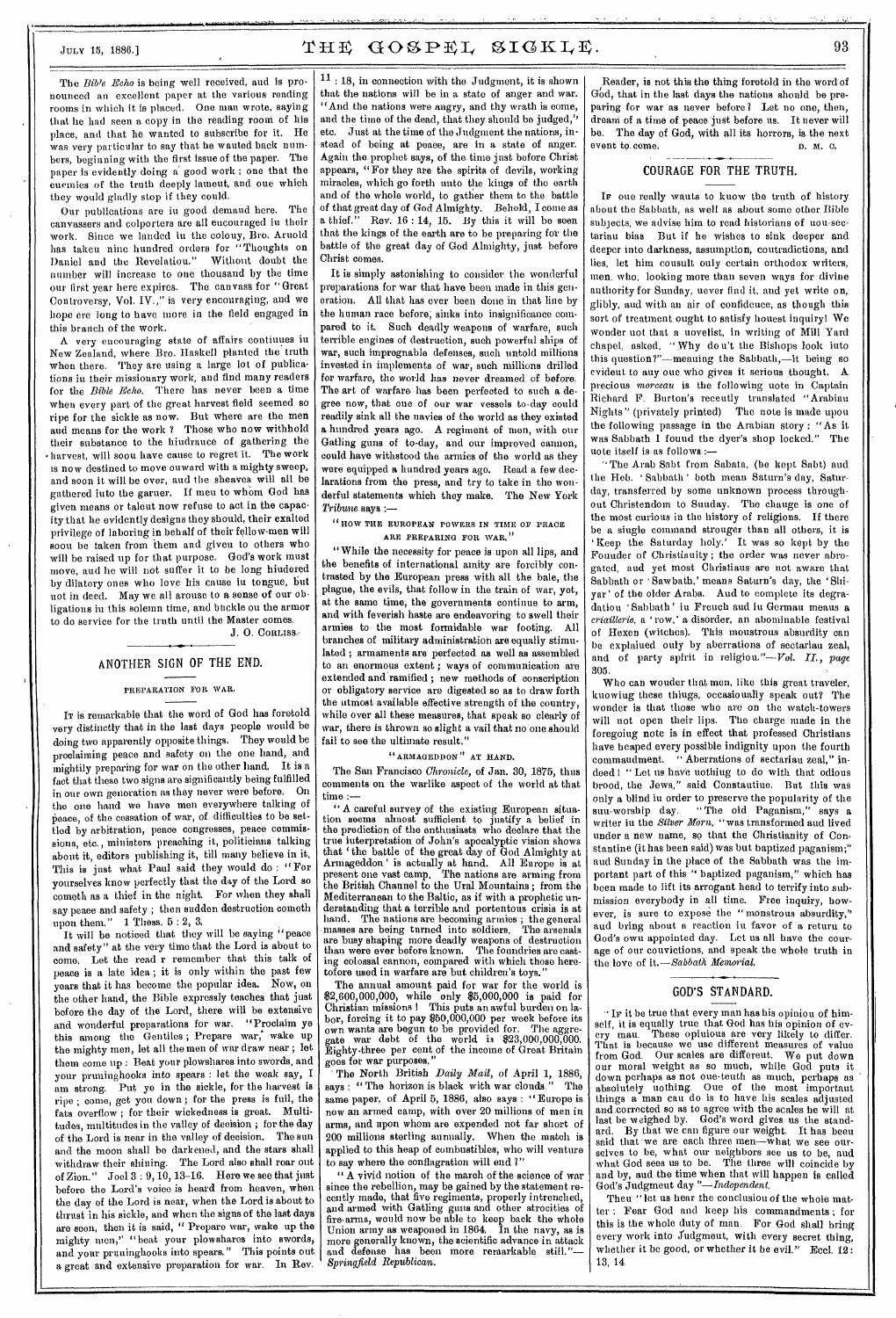# 94  $THF GOSPEL SUSLE$ . [Vol. 1.—No. 12.

## SPIRITUALISM.

WORKERS in the cause of Spiritualism are convinced that no Protestant church can long remain closed to them, according to the following, which a brother sends us, clipped from a recent number of the *Religio-Philosophical Journal : —* 

*"Notwithstanding* Sunday last was a cold, stormy day for people to come out, yet the attendance at the meeting of the Society of United Spiritualists was unexpectedly large. Mrs. S. Do Wolf's lecture was plain, practical, and earnest, and deeply interested the audience. Judge Holbrook made some pertinent remarks on the wonders and peculiarities of spirit mediumship. Dr. Randall called attention to the fact that the work of mediums and speakers in the interest of Spiritualism is having its effect on the Church, and cited as an illustration that Mrs. Lillie and other good speakers in the cause of Spiritualism, have, during the past few months, occupied the lecture room of Thomas K. Beecher's church, in Elmira, N. Y.; and .that the pastor was present at some of the lectures, and commented favorably upon them. He also said, ' Surely the spirit of toleration grows. If the Spiritualists will concentrate their efforts in bringing out the sub stantial and indisputable evidence of immortality, and in the moral work for the development of man's higher nature, no Protestant church can long remain closed to them with the religious thought that now prevails.'''

## STRANGE WORDS FOR PROTESTANTS.

THE evidence, in rapidly increasing ratio, is daily augmenting, showing that apostate Protestantism is tending back ward to the bosom of the Mother Church. Bro. Tefft writes us from Susquehanna, Pa., that the late Easter services in that place which were held in the Catholic church, were largely attended, and particularly lauded, by Protestants. The Susquehanna *Journal* of May 15, 1886, published the following, purporting to be the utterance of a Methodist bishop concerning<br>the Catholic Church. From such a source the From such a source the words are simply astounding :—

"In the *Independent,* Randolph S. Foster, D. D., LL. D., Methodist Bishop, discusses the pope and the church of which he is the earthly head, in a fashion that will excite some surprise. Concerning the Roman Catholic Church, Bishop Foster says, among other things : ' It cannot be disputed that she descends in direct and unbroken line from the apostolic time and Church. She inherits all the history and traditions from the earliest<br>Christian ages down to the Reformation. Prot-Christian ages down to the Reformation. estantism emanated from her bosom, and comes into the line of consecutive and organized Christianity and antiquity only by tracing itself back to her and through her. Condemn her as we may, she is our mother. . . She presents the most compact and powerful organization that has ever been set up among men. She has wielded more power over wider spaces of time and space than any other institution, ancient or modern. She is still, to-day, as powerful as she was in the time of the great Gregory, or Hildebrand, in essential respects. That there are still many saints within her pale there is no reason to doubt. Her episcopal throne, on the Tiber, still moves the world. It is not perfectly clear that she will ever be less powerful than she is to-day.' "

We can assure the bishop that it is perfectly clear that she will one day be less powerful than she is to-day, and that is the time when this " mother of harlots," and all her unworthy daughters (Rev. 17 : 5), shall be cast down as a millstone is cast into the sea (Rev. 18: 21), and shall be consumed by the spirit of Christ's mouth, and destroyed by the brightness of his coming.

# A STRAW.

IT has been a noticeable fact for some time, that the Protestant churches are beginning to look upon the Catholic Church as a large and influential religious denomination. I was recently talking with a Catholic in reference to a very large church which they are building in this town (Mattoon, Ill.), and I asked him if it was not hard on them to erect such an expensive building. He said, "Yes, it is; but a great many of the Protestants of the town give donations to it, which help us greatly."

This apparently trivial incident plainly shows us where we are drifting. It surely indicates that we are near the time when a union will be formed between Protestants and Catholics, by uniting on certain doctrines common to both ; such as, Sunday-keeping, baptism, and the conscious state of the<br>dead. When this is done, the last spark of the When this is done, the last spark of the Reformation will have died out. From "Testimony, " No. 32, p. 207, I read :—

" When Protestantism shall stretch her hand across the gulf to grasp the hand of the Roman power, when she shall reach over the abyss to clasp hands with Spiritualism, when, under the influence of this threefold union, our country shall repudiate every principle of its Constitution as a Protestant and Republican government, and shall make provision for the propagation of papal falsehoods and delusions, then we may know that the time has come for the marvelous working of Satan, and that the end is near."

All things combine to show that this time is now near at hand. On every side we can see forces wheeling into line to fulfill Rev. 13 : 15. When the Protestants assist in building churches for the Catholics, we may know that all the enmity between them is going. But God does not desert his faithful people. The same one who wrote of their persecutions saw them triumphant on Mount Zion, singing the song of their happy deliverance. Rev. 14 : 1-3. Shall we not all strive for a place<br>among them ? "And that, knowing the time, that " And that, knowing the time, that now it is high time to awake out of sleep : for now is our salvation nearer than when we believed. The night is far spent, the day is at hand : let us therefore cast off the works of darkness, and let us put on the armor of light." Rom. 13 : 11, 12.

GEO. THOMPSON.

## A GROWING SENTIMENT.

PROF. DAVID SWING, the noted Chicago lecturer, speaking in that city Sunday morning, May 16, on the subject of the present labor difficulties, proposed the following remedy :—

"Could the two great forms of Christianity— Protestantism and Roman Catholicism—combine at the ballot-box in favor of reform in city and State, many men now possessing a harmful power would find themselves straws upon the bosom of a river, and the river one of righteousness.

And it is not difficult to see that, when this union is brought about, unless the present sentiments of these two denominations shall have undergone a remarkable change, the list of proscribed "harmful " persons will include all who, advocate the doctrines of S. D. Adventists. L. A. S.

—We expect to see outspoken Catholic journals advocating the worship of "saints," and abounding in the praises of the virgin Mary, both in poetry and prose ; but when a journal purporting to be Protestant in sentiment adopts such a course, as did the N. Y. *Independent* of June 17, it is explainable only on the ground that such a journal is in the mid stream of the wide current, now everywhere visible in this country, setting so strongly toward Romanism. Scarcely a week passes, scarcely a paper comes to hand, which does not bring startling evidence of the rapidity with which this change is taking place. The rapid obliteration of those principles which, since the Reformation, have marked them as separate from the Roman Catholic world, is a spectacle which every true Protestant may well view with alarm.

—There are great lives that fashion themselves in prayer. Their communion with God gives them somewhat of the dignity of their associations. All the belittling things of life are obscured and hidden under the august conceptions that engross the mind when it is holding fellowship with God. Outwardly, such a life is filled with the peace and warmth of the gospel, and it is fruitful in spiritual results. The value of prayer cannot be overestimated.



From the seed he has sown. How carefully, then, it becomes us to keep A watchful eye on the seed, and seek To s ;w what is good, that we may not weep To receive our own.

# TO EVERY MAN HIS WORK.

## BY MRS. E. O. WHITE.

WHEN Christ ascended on high, he bade his disciples take the gospel work where he had left it, and carry it forward to completion. Though more than eighteen centuries have passed since that command was uttered, it has lost naught of its force. To day, the last warning message of mercy, the closing invitation of the gospel, is sounded to the world. A great work is yet to be accomplished, a work which will require most earnest, determined effort. Every one who has received the light of truth, is required, in turn, to aid in giving the light to the world. If we would at last share the reward of the righteous, we must wisely improve the time of our probation. Moments are more precious than gold. We have been redeemed by the blood of Christ ; our time, our talents, belong to him. We should improve every opportunity to advance the cause of our Master.

We should seek to preserve the full vigor of all our powers, for the accomplishment of the work before us. 'Whatever detracts from physical vigor, weakens mental effort. Hence, every practice unfavorable to the health of the body, should be resolutely shunned.

Says the great apostle, " I keep under my body, and bring it into subjection, lest that by any means, when I have preached to others, I myself should be a castaway." We cannot maintain consecration to God, and yet injure our health by the willful indulgence of a wrong habit. Self-denial is one of the conditions, not only of admission into the service of Christ, but of continuance therein. Christ himself declared, in unmistakable language, the conditions of discipleship : " If any man will come after me, let him deny himself, and take up his cross, and follow me,"

Yet how many who call themselves Christians are unwilling to exercise self-denial, even for Christ's sake. How often the love for some pernicious indulgence is stronger than the desire for a sound mind in a sound body ! Precious hours of probation are spent, God-given means squandered, to please the eye or to gratify the appetite. Custom holds thousands in bondage to the earthly and sensual. Many are willing captives ; they desire no better portion.

They are few who walk in the clear light of God's word, who maintain their freedom in Christ by daily self-denial. Yet none need fail in this work of self-renunciation. God will give help to every earnest seeker. He reads the intents and purposes of the heart. He marks every soul-struggle. If we sincerely seek his grace, our life will correspond with our profession of faith ; our light will shine forth, in good works, to the world.

" Be not deceived ; God is not mocked." He knows whether our hearts are wholly devoted to his service, or given to the things of the world. We may profess what we will, but unless our life corresponds with our profession, our faith is dead. The rule given by the apostle Paul is the only safe rule for our guidance in all the affairs of life. " Whether ye eat or drink, or whatsoever ye do, do all to the glory of God." In the selection of our food, we should not seek merely to please the taste, but should choose that which is most healthful. In dress, we should seek that which is simple, comfortable, convenient, and appropriate.

The coming of the Lord draweth nigh. We have but a little time in which to make ready. If precious opportunities are slighted, it will result in eternal loss. We need a close connection with God. We are not safe a moment unless guided and controlled by the Holy Spirit. The soul should be often uplifted to God in prayer, oven while we are engaged in our business vocations. These silent prayers rise like precious incense be-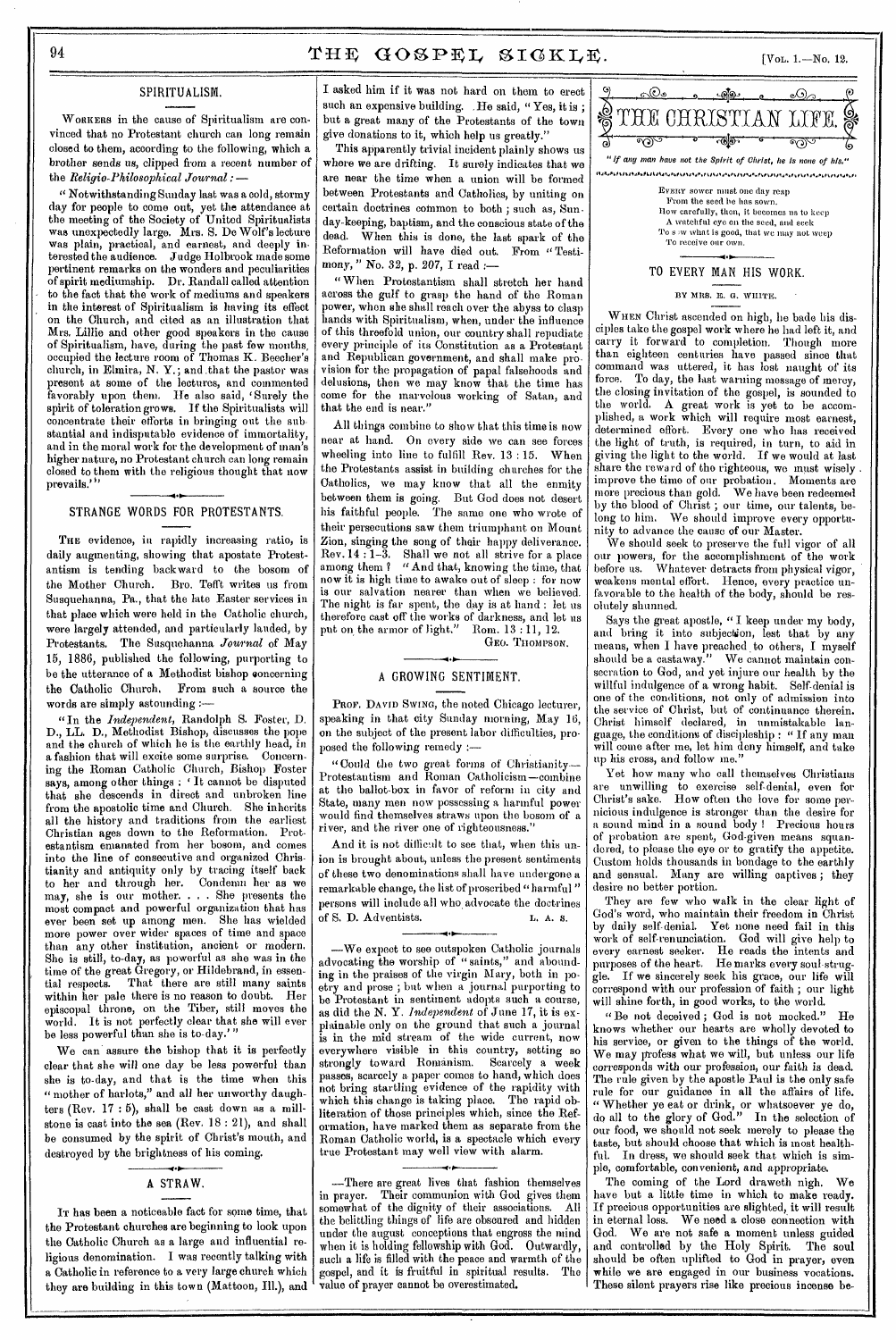fore the throne of grace. Satan is baffled. He cannot overcome the Christian whose heart is thus stayed upon God. No hellish arts can destroy his peace. All the promises of God's word, • all the power of divine grace, all the resources of Jehovah, are pledged to secure his deliverance.

If we would not be misled by error and falsehood, the heart must be preoccupied by the truth, The word of God will furnish the mind with weapons of divine power, to vanquish the enemy. Happy is the man, who, when tempted, finds his soul rich in the knowledge of the Scriptures, who<br>finds shelter beneath the promises of God. "Thy finds shelter beneath the promises of  $\dot{G}$ od. word," said the psalmist, " have I hid in mine heart, that I might not sin against thee." We need now, as never before, that calm, steady faith, that undaunted moral courage, which none.but Christ can give, to brace ue for trial and strengthen us for duty.

My fellow Christians, we are far from reaching the divine standard. Our works do not correspond with our privileges and opportunities. Few devote themselves unreservedly to the service of God. Few are accomplishing all that they might accomplish if they would wisely put to use the talents that God has given them. The powers that are suffered to lie dormant should be strengthened and developed by active work for the Master Some who would gladly be useful in the cause of Christ, are hindered by timidity and self-distrust. Such persons need encouragement. Many possess latent powers of which they are wholly unconscions. They should be aroused to put to use their God-given ability. Many refuse to enter the harvest field because they cannot do as great a work as some others. But there is work for all to do. When one excuses himself, the burden rests more heavily upon others, who must do their part and that of the delinquent.

Christ has left his work on earth to be carried forward by those who believe in him. Love for Jesus will be manifested in a desire to work for him. Love for Jesus will lead to love, tenderness, and sympathy for his followers. Those who are partakers of the grace of Christ, will be willing to make any sacrifice, that others for whom he died may share the heavenly gift. They will do all they can to make the world better for their sojourn in it. The Lord is not pleased with our weak, inefficient efforts, our indifference and indecision concerning matters of eternal moment. Whatever we *do* for the *salvation* of souls, should be done with zeal and devotion, as though this were-as indeed it is-the most important work that can engage our attention. We must work with the same earnestness with which Christ worked. Our efforts should be marked by inten• sity and perseverance, proportionate to the importance of the object which we seek-eternal life.



PROGRESS OF THE CAUSE.

EgrBrief mention of work done and results accomplished by Seventh-day Adventists, in different parts of the field, according to reports received since our last issue :-

according to reports received since our last issue :---<br>ARKANSAS.--J. G. Wood visits churches at Si-<br>loam Springs, Robinson, and Cincinnati; six additions to the church at first-named place, and one at Cincinnati.

FRANCE.-Two converts reported at Nimes, as one result of speoial meetings.

INDIANA.-Tent meetings at Homer, Tipton, Delphi, Markle, Kempton, and Brimfield.

ILLINOIS,-Tent meeting held in Chicago, with interesting results ; five converts reported at Centralia.

IowA.-Tent meeting at Wilton Junction results favorably ; seven new members added to the church at Council Bluffs ; three new members added at Des Moines.

IDA110.-Church organized at Boise City, also one at Franklin; Sabbath-school organized at first-named place

KENTUOKY.--- A goodly number of converts at Russellville.

KANSAS.-Tent meeting held at North Topeka, and six conversions result from the same ; tent meeting held at Hutchinson, also at Lebo.

MAINE.-State camp-meeting held at Houlton; seven hundred dollars pledged for enlarging the work in that State this season; several conversions result from the meeting.

MICHIGAN.-Five converts baptized at Flint, four at Montrose, and three at Otter Lake; tent meeting held at Morrice; six converts baptized at Tuscola, and church of thirty members organized ; thirty converts reported at Cedar Lake.

MARYLAND.-One convert reported as a result of meetings held at Greensboro.

Mrssoum.-Company of fifteen believers raised up at Rockville, by a series of meetings ; Sabbathschool organized ; tent meeting held at Utica.

NORTH CAROLINA.-Fifteen converts reported at Lenoir, as one result of tent meetings; a Sabbathschool of twenty-five members organized at the same plAce; tent meeting being held at McBride's Mills, ith good prospects.

NEW YORK-Eight converts baptized at the Batavia camp-meeting

NEBRASKA -Tent meeting held at Cedar Rapids On10.-Tent meeting held at Washington results in twelve conversions and the organization of a Sabbath-school of twenty members; three conversions reported at Arcadia.

PENNSYLVANIA.-Tent meeting held at Martinsburg.

RHODE ISLAND.-A church of nine members organized at Greenwood, also a tract society.

TEXAS.-Meetings held at Arlington result in fifteen conversions; membership of church at Caddo Mills increased to eighteen ; tent meeting held at Oliveria.

VERMONT.-Meetings held at Leicester, Salisbury, Brownington, Montgomery, and Burlington, with favorable results at each place.

VIRGINIA.-Sabbath-school of twenty-six members organized at Port Republic, where also three con• verts receive baptism.

WASHINGTON TERRITORY.-Tent meeting held at Seattle.

# THE THEOLOGICAL WORLD.

....Australian Baptist churches are sending eight ladies to work in Eastern Bengal.

...The Church of Eugland has nine mission stations along the Panama Canal.

It is stated that one-fifth of the population of England and Wales are in Sunday-schools.

.. \_After two years' labor at Seoul, the capital of Corea, a colporter has seventy men who are applicants for baptism

.Dr. Newman Hall has nineteen Sunday-schools in con• nection with his churches in London, in which are 5,600 pupils.

.The board of overseers of Harvard College have re-pealed the rule requiring the attendance of the students at *dally* prayer.

. The report of the Baptist Missionary Union meeting states that twelve hundred members were baptized in Burmah last year.

...The M. E. Church has 225,000 negro members who support 1,219 preachers and gave \$21,000 last year to benevolent objects.

In an English church in London the holy communion service is celebrated once a month in Hebrew, for the benefit of some converted Jews.

....The Burmans, fearing the collapse of the Buddhist re-ligion, have asked the Viceroy of India to appoint the Budd-hist Pope, and he has, of course declined.

..The Jewish population of Jerusalem now numbers 18,-000, being the largest number that has lived in the sacred city at one time since the destruction by Titus in A. D. 70.

....It is worth noting that several Spiritualist papers which we have seen, regard the conviction of Herr Most and his fellow-anarchists as an outrage on liberty. This shows the nature of the "liberty" of which Spiritualists prate so much, '

....The *Methodist Recorder* says: "One of the greatest<br>curses of almost every church to-day is the presence in it of<br>unconverted, godiess persons, who often, from motives of<br>selfishness or ambition, seek to control it, le nels of worldliness, and permeate it with their own spirit."

....Subscriptions continue to pour in for the Catholic University at Washington. The major portion of the mill-ion dollars which was to be collected for the cost and endowment of the University is in hand. Ground will not be broken for the erection of the building till next spring.

....The Church of England Synbd in session in Toronto, Canada, last week, appointed a committee to 'confer with the Presbyterian, Methodist, and other Christian bodies in Canada, for the purpose of ascertaining the possibilities of<br>houorable union with such bodies, and, if such union be<br>found possible without sacrifice of essential Christian prin-<br>ciples, to formulate a scheme for effecting

....Speaking of the religious state of the world, the *Bible Banner* says: " We have over one billion of the human race who are living without God, aud without hope, either for<br>this wor'd or for the world to come. For every person de-<br>cently clothed and fed, in lands of civilization, there are two digging for roots or grubs to stay the cravings of hunger, in lands where the idea of what we call a home is unknown."

... Spurgeou says: "We may live to see men calling<br>themselves Christians and differing in no single item from<br>Mohammedans; in fact, even now there are religionists<br>among us who are not so near the truth as the followers of the false prophet. Oak has given place to willow; every-<br>body has grown limp. Out of the generality of limpness<br>has come an admiration of it. A man cannot speak a plain<br>word without being accused of bitterness, and if he d

. The *Interior* remarks thus; "A religious revival in Paris is something to which the world has not been greatly accustomed. It would seem, however, as if the high life of the capital was passing through some sort of religious ex-perience and exhibithig a revivalistic phase. Whatever the influence at work, the outcome is a development confined to fashionable life. It is becoming the practice of young swells to go to church and take the communion as they leave a supper-table where they have caroused till the early hours of the morning. Figaro looks upon it as an old-world notton and a reactionary character, whether sincere or insincere, for good or for evil. In any case it

...The question of non-attendance at church on Sunday by such large numbers is claiming attention in England. A meeting of laymen was held recently at Bradford, the gentlemen comprising it belonging to one or other of the evangelical bodies. It was agreed that undenominational<br>clurches would not meet the difficulty. It was thought<br>that each church should join in some general plan and fa-<br>vor such a course as would meet the requirements of t taste dir cted, deeper interest in the spiritual welfare of the young, and the necessity for prayer for the outpouring of the Holy Spirit. The Chicago *Interior* thinks that the question is one of scarcely less importance in this country than in England.

## **Condensed List of Books and Tracts. BOUND BOOKS.**

| Thoughts on Daniel and the Revelation  \$3.40 |
|-----------------------------------------------|
| Nature and Destiny of Man<br>1.50             |
| History of the Sabbath.<br>1.25               |
| Thoughts on Daniel (separate volume)<br>1.25  |
| Thoughts on the Revelation "<br>1.25          |
| The Atouement<br>1.00                         |
| The Coming Conflict<br>1.00                   |
| Great Controversy, 4 vols., each<br>1.00      |
| History of the Doctrine of the Soul<br>1.00   |
| Life of William Miller<br>1.00                |
| The Sanctuary and 2300 Days<br>1.00           |
| Synopsis of Present Truth<br>1.00             |
| The Marvel of Nations<br>1.00                 |
| The Bible from Heaven<br>.80                  |
| Life of Joseph Bates<br>.80                   |
| .50                                           |
| The Soul and the Resurrection<br>-75          |
| Sketches from the Life of Paul<br>. 75        |
| Sabbath Readings, 4 vols., each<br>.60        |
| Poem on the Sabbath<br>.30                    |

#### IN PAPER COVERS.

| The Life of Christ and his Aposties, (8 pamphlets) | .90  |
|----------------------------------------------------|------|
| Our Faith and Hope                                 | .25  |
| Thoughts on Baptism                                | .25  |
| Ministration of Augels,                            | .20  |
| Modern Spiritualism                                | .20  |
| Refutation of the Age to Come                      | .20  |
| Miraculous Powers                                  | .15  |
| Three Messages of Rev. 14                          | .15  |
| The Holy Spirit                                    | 15   |
| Appeal to the Baptists.                            | .10  |
| Christ in the Old Testament                        | .10  |
| Hope of the Gospel                                 | .10  |
| Inheritance of the Saints                          |      |
|                                                    | .10  |
|                                                    | .10  |
|                                                    | .10  |
| Position and Work of the True People of God        | .10  |
| Redeemer and Redeemed                              | .10  |
|                                                    | .10  |
| The Seven Trumpets                                 | .10  |
| Sunday Seventh-day Examined.                       | .10  |
| The Tithing System                                 | .10  |
| Truth Found                                        | . 10 |
| Vindication of the True Sabbath                    | .10  |
|                                                    |      |

UF The foregoing will be mailed, post-paid, on receipt<br>of price. FuLt. CATALOGUES of all our publications in<br>English, German, Danish, Swedish, French, Dutch, and<br>Italian sent GRATIS on application with stamp.

Address, REVIEW & HERALD, Battle Creek, Mich. ; Or, PACIFIC PRESS, Oakland, California.